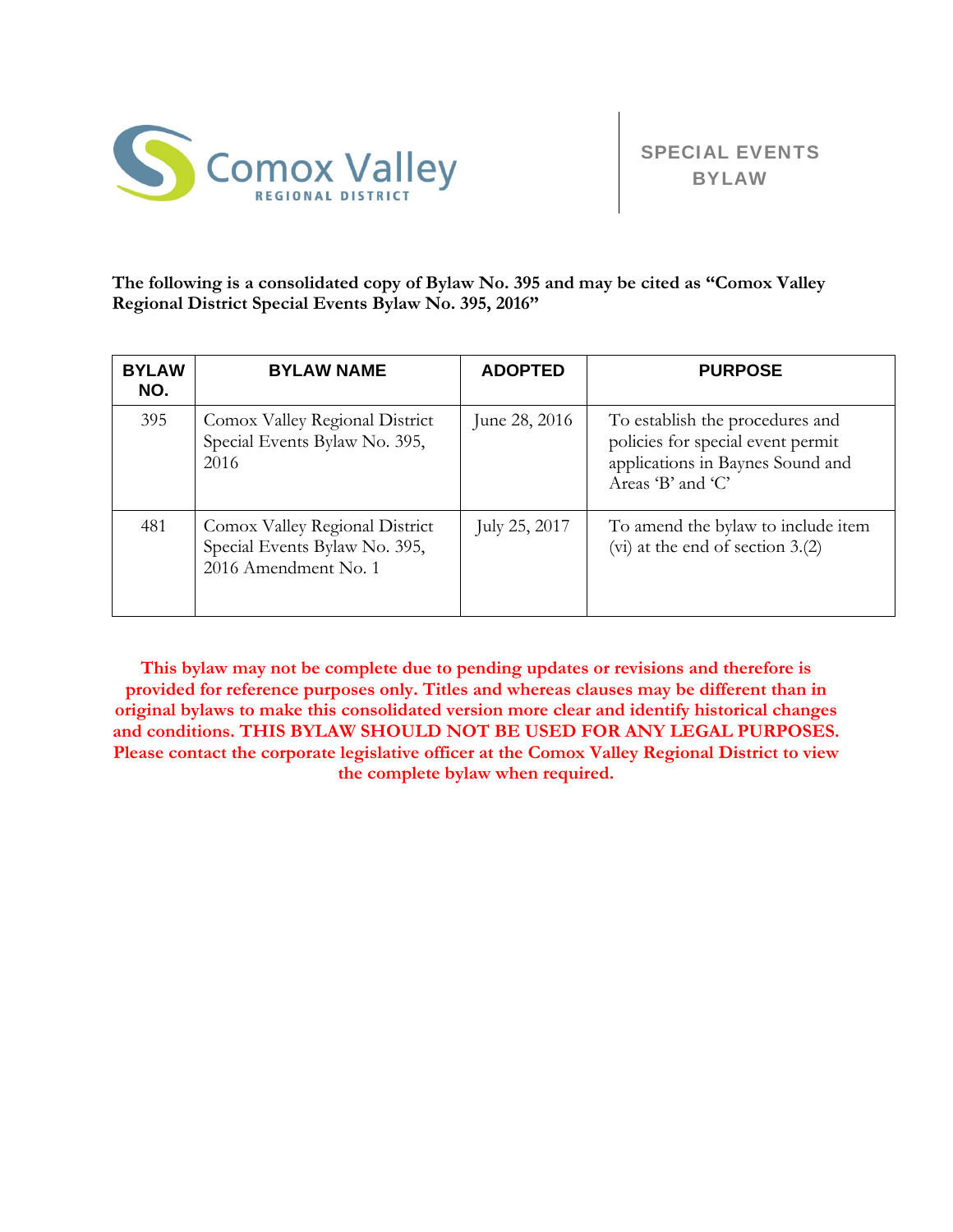#### **COMOX VALLEY REGIONAL DISTRICT**

## **BYLAW NO. 395**

## **A bylaw of the Comox Valley Regional District to provide for the regulation of special events.**

**WHEREAS** the Comox Valley Regional District deems it advisable to ensure that persons attending special events where large numbers of people are in attendance are provided with adequate sanitation, health and protective measures;

**NOW THEREFORE**, the board of the Comox Valley Regional District, in open meeting assembled, enacts as follows:

#### **Application**

1. This bylaw applies to special events held in all the electoral areas of the Comox Valley Regional District (except Denman and Hornby Islands).

#### **Definitions**

2. For the purposes of this bylaw, the following words or expressions are defined:

**"applicant"** means an applicant for a permit and the holder of the issued permit;

**"board"** means the board of directors of the regional district;

**"bylaw compliance officer"** means a person appointed by the board as a bylaw compliance officer and includes a peace officer;

**"day"** means the whole or any part of a period of 24 hours from midnight to midnight;

 **"class I special event"** means a special event that is likely to be attended by between four hundred (400) and one thousand (1,000) individuals per day;

 **"class II special event "** means a special event that is likely to be attended by more than one thousand (1,000) individuals per day;

 **"CVRD officers"** means any person holding the officer positions of the CVRD as established in Bylaw No. 21, being the "Comox Valley Regional District Officer Bylaw No. 21, 2008" and amendments thereto;

**"fee"** means any consideration paid, transferred, exchanged, assigned, or acknowledged, or to be paid, transferred, exchanged assigned, or acknowledged;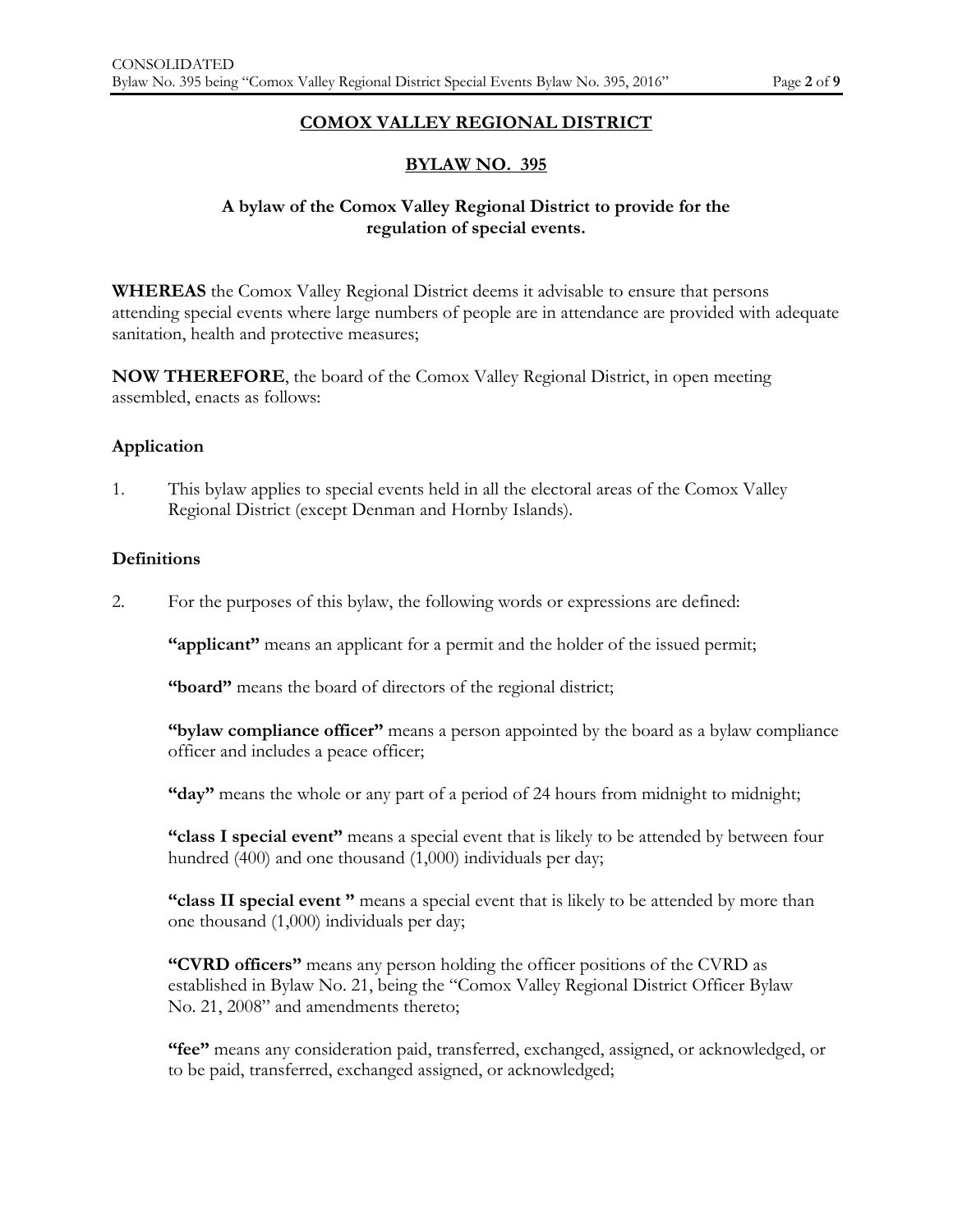**"health officer"** means a person designated as a health officer under the *Public Health Act*, S. B. C. 2008, c. 28;

**"permit"** means a special event permit issued under this bylaw in a form as prescribed by the regional district;

**"regional district"** means the Comox Valley Regional District (CVRD);

**"special event"** means any outdoor event within any electoral area in the regional district, is likely to be attended by 400 or more individuals;

**"temporary use permit"** means a permit issued to allow a use not permitted in a zone.

#### **Permit requirements and exemptions**

- 3. (1) The following special events require a permit:
	- i) class I special event; and
	- ii) class II special event.
	- (2) The following events do not require a permit:
		- i) special events held by the regional district;<br>ii) special events held by School District No.
		- special events held by School District No. 71 Comox Valley;
		- iii) special events that are likely to be attended by less than 400 people;
		- iv) special events that hold a valid parks use permit issued by the regional district;
		- v) special events that are permitted agri-tourism activities on agricultural land reserve by the Agricultural Land Commission; and
		- vi) special events held on land parcels where special events associated with a principal use in the zoning is permitted for those land parcels.
	- (3) Non-consecutive dates shall constitute separate special events and require separate permits.

### **Prohibitions**

- 4. No person shall:
	- i) advertise or hold a special event without having a valid and subsisting permit for the special event, unless exempted from obtaining a permit under this bylaw;
	- ii) obstruct the entry of any person or persons charged with the administration or enforcement of this bylaw; or
	- iii) fail to comply with any term or condition of this bylaw, a special event permit or other written approval pursuant to this bylaw.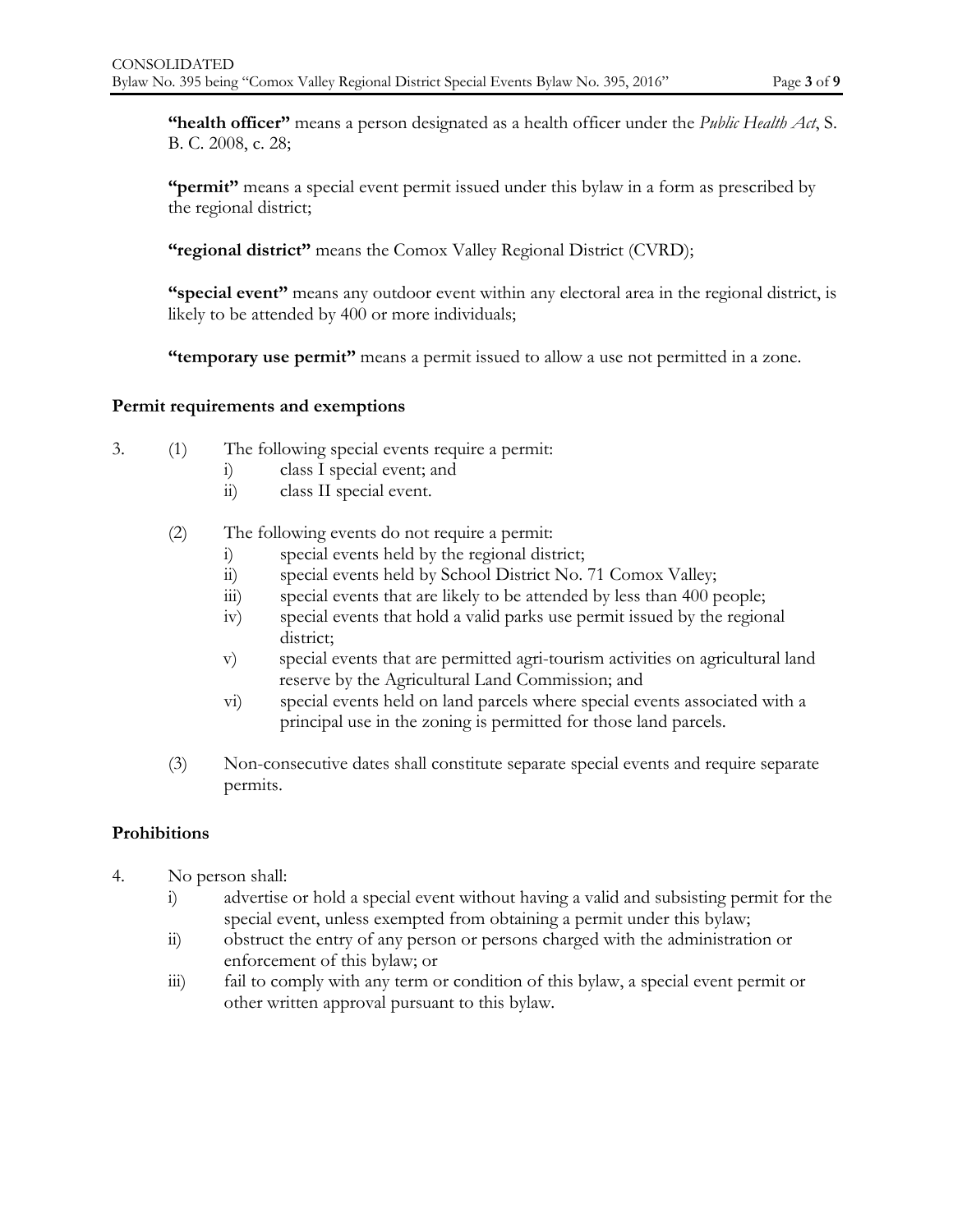# **Application requirements**

- 5. (1) An application for a permit to hold a class I or class II special event must be made in the form attached as Schedule A to this bylaw. An application shall be made to the regional district office not less than sixty (60) days and no more than two hundred and seventy (270) days, before the first day on which such a special event is to be held.
	- (2) An application for a permit must be accompanied by:
		- i) the written approvals and any relevant supporting documentation by all the following stakeholders:
			- a) the registered owner and occupier of the land(s) upon which the special event is to be held;
			- b) the health officer (Vancouver Island Health Authority) responsible for the area(s) in which the special event is to be held, stating that he or she is satisfied with arrangements relating to public health and sanitation;
			- c) the Royal Canadian Mounted Police (RCMP) officer or designate in charge of the area(s) in which the special event is to be held, stating that adequate arrangements have been made for policing and other necessary security on and around the site, and traffic control on and around the site, including access routes for emergency vehicles;
			- d) the fire chief responsible for the area(s) in which the special event is to be held, stating that the site conditions and all buildings and other structures on the site comply with applicable fire safety enactments and that satisfactory arrangements have been made for fire protection, emergency response and access routes for emergency vehicles;
			- e) where an event is multi-jurisdictional, confirmation of extrajurisdictional approval(s);
		- ii) proof of insurance, in a form and with an insurer acceptable to the regional district, on the following terms:
			- a) class I special event: commercial general liability of \$2,000,000 minimum per occurrence in Canadian funds;
			- b) class II special event: commercial general liability of \$5,000,000 minimum per occurrence in Canadian funds;
			- c) the policy must include a cross liability clause;
			- d) the policy must name the Comox Valley Regional District as an additional named insured;
			- e) the policy must require 30 days prior written notice of cancellation or material change;
		- iii) an application fee in accordance with section 6 of this bylaw;
		- iv) security in accordance with section 7 of this bylaw; and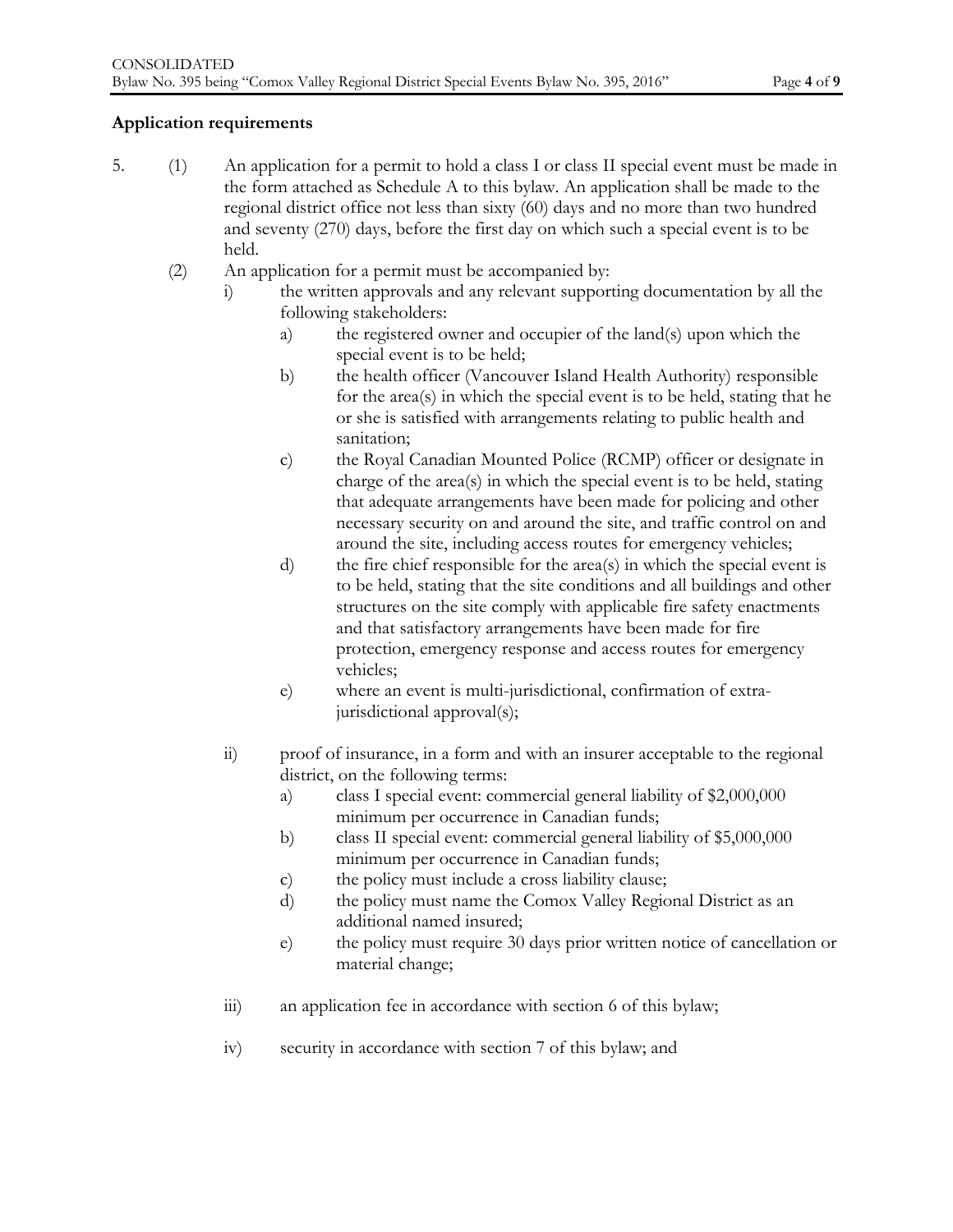v) a written undertaking in a form acceptable to the regional district whereby the applicant agrees to indemnify and hold harmless the regional district and its directors, officers, servants, agents, employees, contractors, subcontractors and others from and against all costs, losses, damages, compensation, claims, demands, actions, judgments and expenses, including actual legal expenses of every kind, description and nature whatsoever, in any way connected with or arising from the special event, in whole or in part, including but not limited to, any death or injury to persons or property loss or damage resulting from any acts or omissions of the applicant, its directors, officers, servants, agents, employees, contractors, subcontractors and others or that would not have occurred but for the use or occupation of the property by the applicant.

# **Permit fee**

- 6. At the time of application, an applicant must pay to the regional district:
	- i) for class I special events: an application fee of two hundred dollars (\$200);<br>ii) for class II special events: an application fee of three hundred dollars (\$300)
	- for class II special events: an application fee of three hundred dollars  $(\$300)$ , plus:
		- a) \$100 for every one thousand (1,000) participants between two thousand (2,000) participants and ten thousand (10,000) participants;
		- b) \$200 for every one thousand (1,000) participants between ten thousand (10000) participants and twenty thousand (20,000) participants;
		- c) \$100 for every one thousand (1,000) participants over twenty thousand (20,000) participants.

# **Security**

- 7. (1) At the time of application, an applicant must provide to the regional district a refundable security deposit in the form of cash or a standby irrevocable letter of credit in the amount of:
	- i) \$5,000.00 for a class I special event; and
	- ii) \$10,000 for a class II special event.
	- (2) The applicant and any owner or occupier of land where the special event is held shall be responsible, jointly and severally, for all costs incurred by the regional district because of and as a consequence of the special event, including but not limited to, costs relating to damage caused by a participant or spectator at the special event; expenses for the cleanup, repair, reconstruction or replacement of any public place or regional district property; costs associated with providing policing, public works and fire services; and costs, including legal costs on a solicitor and own client basis, arising from all suits, claims and damages of all kinds.
	- (3) If because of and as a consequence of the special event, the regional district lawfully incurs financial costs, the regional district may from time to time draw down on the security posted to the extent of any cost incurred or expected to be incurred by the regional district.
	- (4) If the costs incurred by the regional district because of and as a consequence of the special event exceed the amount of the security, the applicant will pay such an excess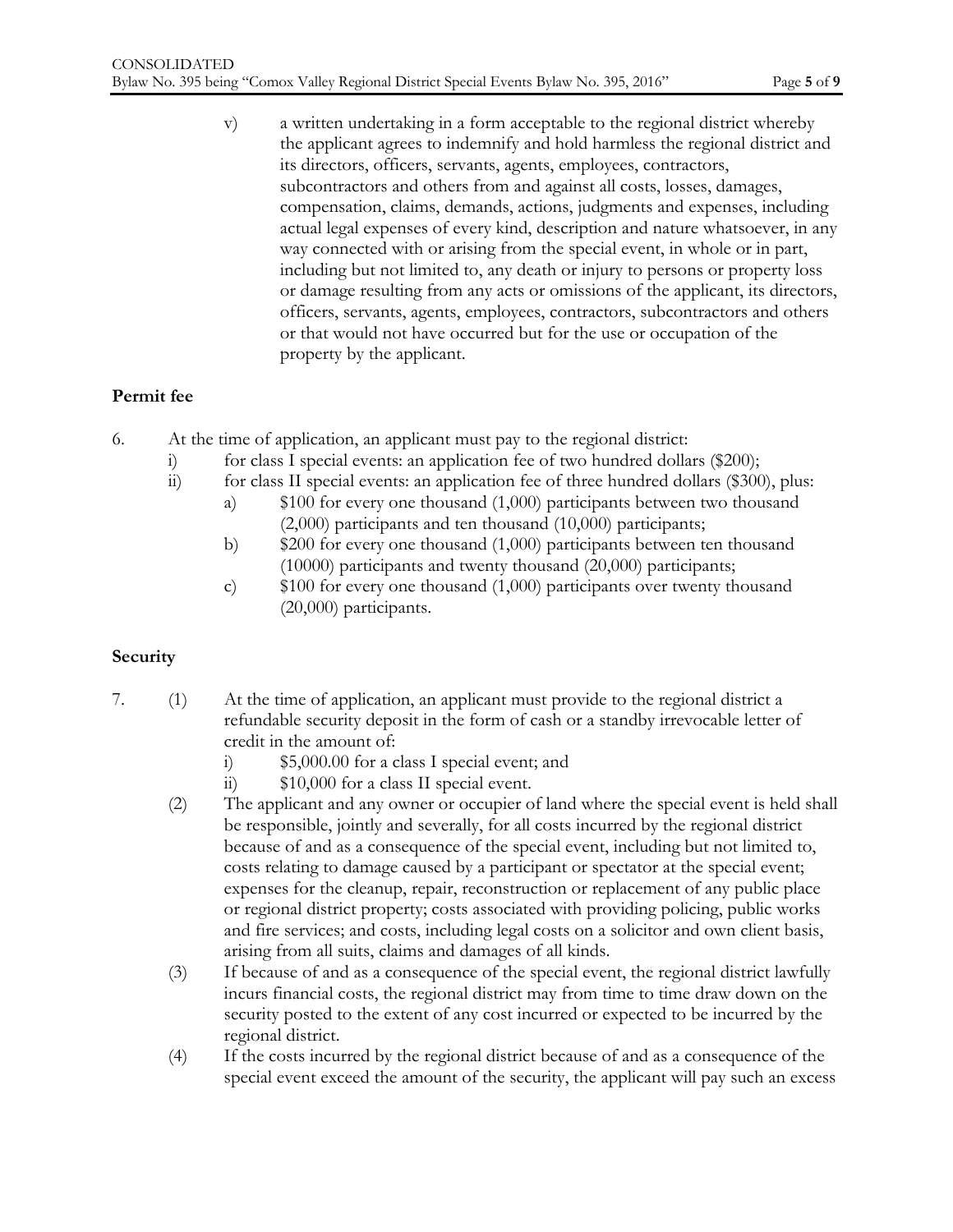amount to the regional district immediately upon receipt of the regional district's invoice for the same.

(5) The regional district will hold any security deposit for up to one hundred and twenty (120) days following the conclusion of the special event, at which time the regional district shall return the security or such portion of the security not drawn down under section 7(3) of this bylaw.

### **Costs and expenses**

8. All costs and expenses incurred in meeting the requirements of this bylaw shall be borne by the applicant.

### **Other permits and approvals**

- 9. (1) The applicant is responsible for ensuring that the special event is held in compliance with all other applicable acts, regulations, decisions, orders, bylaws or legislation of any other person or body having jurisdiction over the lands where the proposed special event will be held.
	- (2) Nothing in this bylaw relieves the applicant from any requirement to obtain and comply with any other license, permit or approval, including without limitation, from the regional district building department, the BC Safety Authority, the Liquor Control and Licensing Branch of the Provincial government, the BC Agricultural Land Commission, the RCMP, Ministry of Transportation & Infrastructure, and the Ministry of Forests, Lands, and Natural Resource Operations, where applicable.

### **Permit approval and conditions**

- 10. (1) Upon being satisfied as to compliance with the provisions of this bylaw, the regional district may issue a special event permit for the holding of a special event and may stipulate that the permit is contingent upon receipt of any outstanding documents or approvals required by this bylaw.
	- (2) A special event permit may be withheld if:
		- i) the application is incomplete;
		- ii) the application is not in compliance with all provisions of this bylaw;
		- iii) a temporary use permit or other approval or permit from the regional district is required and has not been obtained;
		- iv) the necessary licenses, permits and approvals from other agencies have not been obtained;
		- v) there are insufficient security or safety services available; or
		- vi) the nature of the proposed special event creates a risk or injury or death to participants or spectators or a risk to the public which cannot be adequately addressed to the satisfaction of the regional district.
	- (3) In addition to the requirements set out in this bylaw, the regional district may impose one or more of the following as conditions of a special event permit:
		- i) measures which must be in place for:
			- a) security and crowd control, including harm reduction measures and strategies;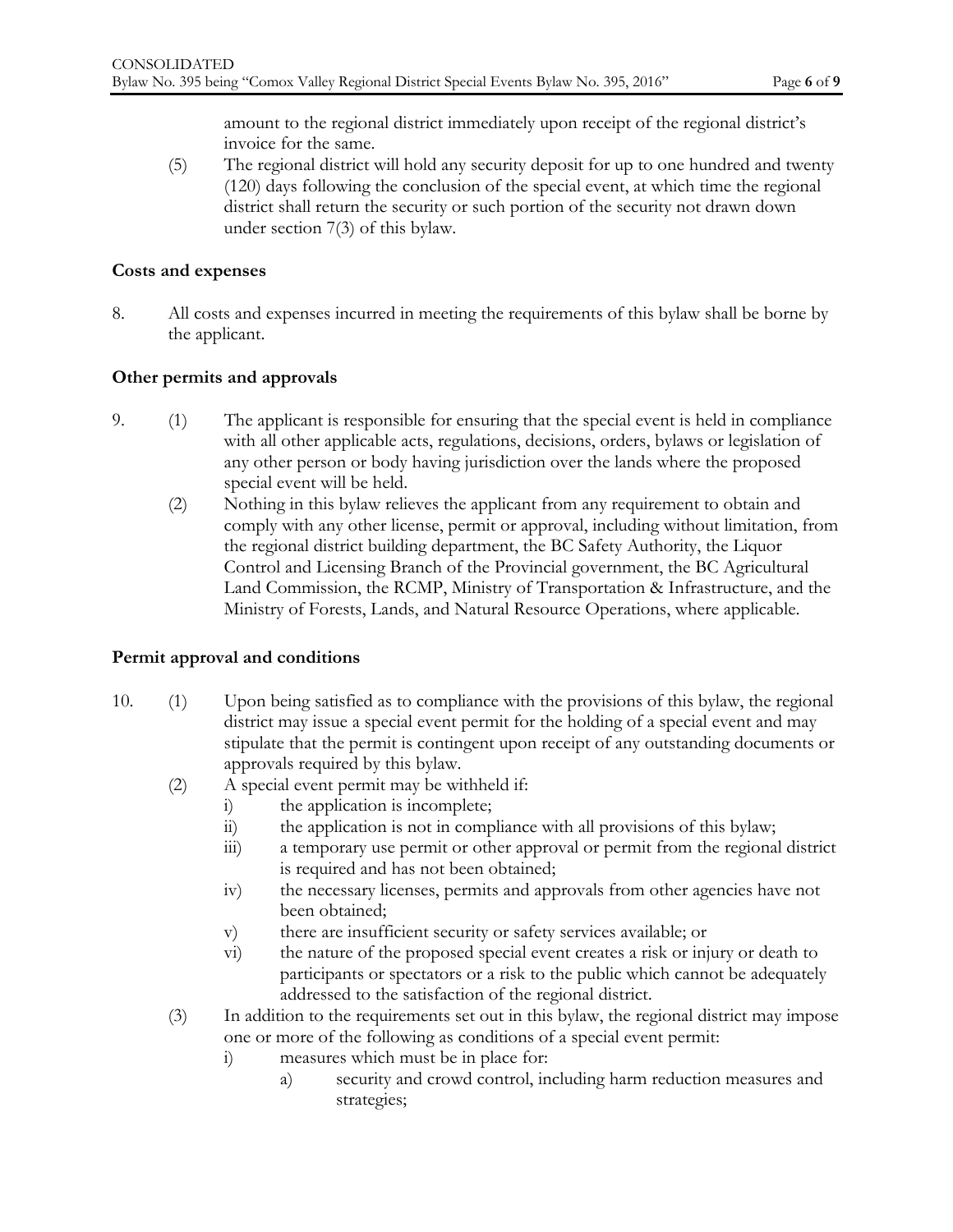- b) fire protection;
- c) first aid and emergency medical services;
- d) access and egress to and from the event, including for emergency medical, police and fire vehicles, equipment and personnel;
- e) garbage, recycling, wastewater, and organics collection and removal;
- f) land disturbance, dust and sediment control;
- ii) location, size, type and number, as applicable, of:
	- a) water supply systems as defined by the Drinking Water Protection Act;
	- b) washrooms and other sanitary facilities;
	- c) food premises;
	- d) first aid and emergency medical facilities, personnel and equipment;
	- e) garbage disposal, recycling, and composting containers;
	- f) access points;
	- g) sources of heat and power;
- iii) the permitted location, dates and hours of the special event;
- iv) the maximum number of attendees permitted at the special event; and
- v) any other reasonable terms or conditions which, in the opinion of the regional district, are necessary to ensure adequate sanitation and protect the health, safety and welfare of individuals attending the special event or the general public.
- (4) A special event permit is not transferrable.

# **Delegation**

- 11. The board delegates the authority to the regional district officers, on behalf of the regional district, to:
	-
	- i) approve applications for special event permits in accordance with this bylaw;<br>ii) impose conditions on special event permits in accordance with this bylaw; impose conditions on special event permits in accordance with this bylaw;
	- iii) exempt an applicant from providing some or all of the information and materials required under this bylaw, if the regional district officers consider it to be in the public interest based on the following criteria, where applicable:
		- a) number of attendees;
		- b) minimal need for traffic control, crowd control, security or parking;
		- c) minimal need for emergency services and personnel;
		- d) limited anticipated community impacts;
		- e) proposed dates and times of the special event;
		- f) proposed route and use of public space;
	- iv) amend special event permits granted pursuant to this bylaw if the amendment is in accordance with this bylaw;
	- v) refuse to issue special event permits pursuant to any of the grounds enumerated in section 10(2) of this bylaw; and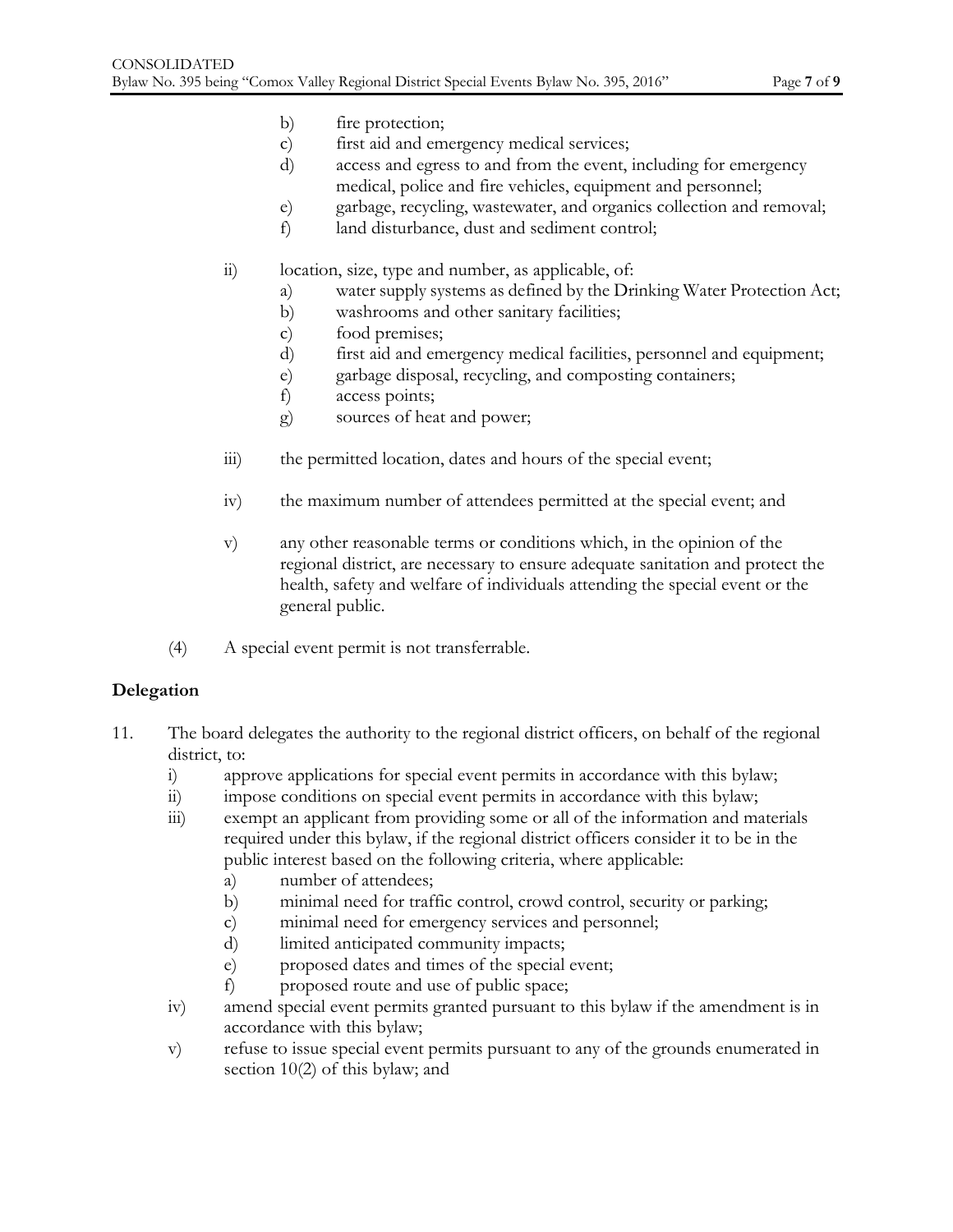vi) revoke special event permits where an applicant has failed or is likely to fail to comply with this bylaw or any other applicable acts, regulations, decisions, orders, bylaws or legislation.

#### **Inspections**

12. Bylaw enforcement officers and members of the RCMP are hereby authorized to enter, at all reasonable times, on any property subject to this bylaw, to ascertain whether this bylaw is being observed.

### **Offence**

- 13. Any persons who violate any of the provisions of this bylaw or who suffer or permits any act or thing to be done in contravention of this bylaw, or who refuses, or omits or neglects to fulfill, observe, carry out or perform any duty or obligation imposed by this bylaw, is guilty of an offense and:
	- i) shall be liable on summary conviction to:
		- a) a fine not exceeding two thousand dollars (\$2,000.00), imprisonment of not more than six (6) months, or both pursuant to section 4 of the *Offence Act*;
		- b) costs of prosecution;
		- c) any other penalty or remedy imposed or permissible pursuant to an enactment;
	- ii) penalties and remedies imposed under subsection i) shall be in addition to and not in substitution for any other penalty or remedy imposed by or permissible under this bylaw or any other enactment; and
	- iii) each day that a violation is caused or allowed to continue constitutes a separate offence under this bylaw.

### **Severability**

14. If any section, subsection, sentence, clause, or phrase in this bylaw is for any reason held to be invalid by a decision of any court of competent jurisdiction, the decision shall not affect the validity of the remaining portions of the bylaw.

### **Repeal**

15. Bylaw No. 2155 being the Regional District of Comox-Strathcona "Control of Special Events Regulatory Bylaw No. 2155, 1999" is repealed and replaced with this bylaw.

### **Citation**

This Bylaw No. 395 may be cited for all purposes as the "Comox Valley Regional District Special Events Bylaw No. 395, 2016."